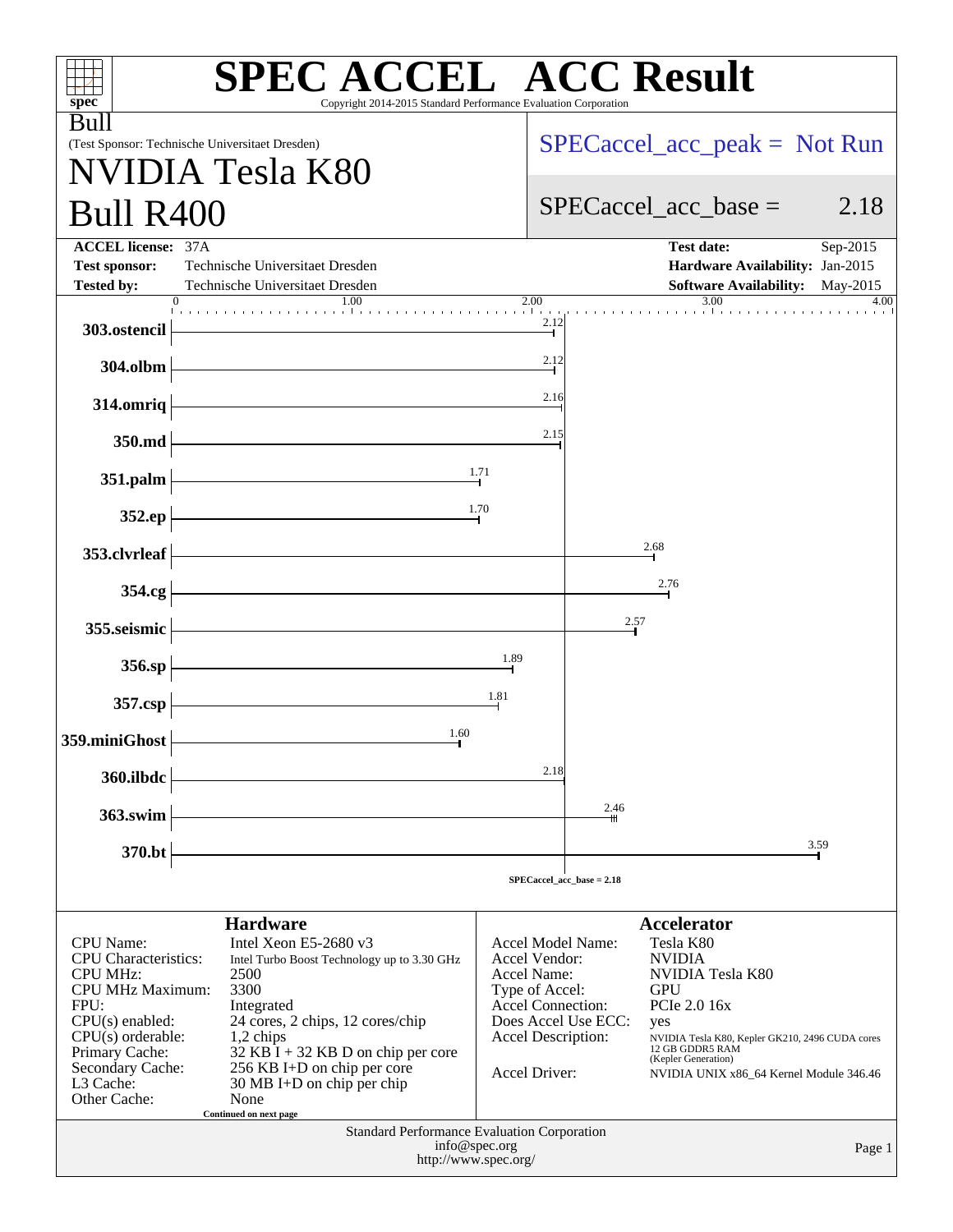| <b>SPEC ACCEL ACC Result</b><br>ПИ<br>ПI<br>spec <sup>®</sup><br>Copyright 2014-2015 Standard Performance Evaluation Corporation                                                                                                       |                                                                                         |                 |                                               |       |                |                      |                |                         |                                                                                                          |              |                                 |              |
|----------------------------------------------------------------------------------------------------------------------------------------------------------------------------------------------------------------------------------------|-----------------------------------------------------------------------------------------|-----------------|-----------------------------------------------|-------|----------------|----------------------|----------------|-------------------------|----------------------------------------------------------------------------------------------------------|--------------|---------------------------------|--------------|
| <b>Bull</b>                                                                                                                                                                                                                            |                                                                                         |                 |                                               |       |                |                      |                |                         |                                                                                                          |              |                                 |              |
| (Test Sponsor: Technische Universitaet Dresden)                                                                                                                                                                                        |                                                                                         |                 |                                               |       |                |                      |                |                         |                                                                                                          |              | $SPECaccel_acc_peak = Not Run$  |              |
| NVIDIA Tesla K80                                                                                                                                                                                                                       |                                                                                         |                 |                                               |       |                |                      |                |                         |                                                                                                          |              |                                 |              |
| <b>Bull R400</b>                                                                                                                                                                                                                       |                                                                                         |                 |                                               |       |                |                      |                | $SPECaccel_acc\_base =$ |                                                                                                          |              | 2.18                            |              |
| <b>ACCEL license: 37A</b>                                                                                                                                                                                                              |                                                                                         |                 |                                               |       |                |                      |                |                         | <b>Test date:</b>                                                                                        |              |                                 | Sep-2015     |
| <b>Test sponsor:</b><br>Technische Universitaet Dresden                                                                                                                                                                                |                                                                                         |                 |                                               |       |                |                      |                |                         |                                                                                                          |              | Hardware Availability: Jan-2015 |              |
| <b>Tested by:</b><br>Technische Universitaet Dresden<br><b>Software Availability:</b><br>May-2015                                                                                                                                      |                                                                                         |                 |                                               |       |                |                      |                |                         |                                                                                                          |              |                                 |              |
|                                                                                                                                                                                                                                        |                                                                                         |                 | <b>Hardware (Continued)</b>                   |       |                |                      |                |                         |                                                                                                          |              |                                 |              |
| 64 GB (8 x 8 GB 2Rx8 PC4-2133P-R)<br>Memory:<br>62 GB SSD<br>Disk Subsystem:<br>Other Hardware:<br>$\overline{\phantom{a}}$                                                                                                            |                                                                                         |                 |                                               |       |                |                      |                |                         |                                                                                                          |              |                                 |              |
|                                                                                                                                                                                                                                        |                                                                                         | <b>Software</b> |                                               |       |                |                      |                |                         |                                                                                                          |              |                                 |              |
| Operating System:                                                                                                                                                                                                                      |                                                                                         |                 | Red Hat Enterprise Linux Server release 6.4   |       |                |                      |                |                         |                                                                                                          |              |                                 |              |
|                                                                                                                                                                                                                                        |                                                                                         | (Santiago)      | 2.6.32-504.12.2.el6.x86_64                    |       |                |                      |                |                         |                                                                                                          |              |                                 |              |
| Compiler:                                                                                                                                                                                                                              |                                                                                         |                 | PGI Accelerator Server Complete, Release 15.5 |       |                |                      |                |                         |                                                                                                          |              |                                 |              |
| File System:<br><b>System State:</b>                                                                                                                                                                                                   |                                                                                         | $ext{4}$        | Run level 3 (Multi-User)                      |       |                |                      |                |                         |                                                                                                          |              |                                 |              |
| Other Software:                                                                                                                                                                                                                        |                                                                                         |                 | NVIDIA Cuda SDK 7.0, driver version 346.46    |       |                |                      |                |                         |                                                                                                          |              |                                 |              |
|                                                                                                                                                                                                                                        |                                                                                         |                 |                                               |       |                |                      |                |                         |                                                                                                          |              |                                 |              |
|                                                                                                                                                                                                                                        |                                                                                         |                 |                                               |       |                | <b>Results Table</b> |                |                         |                                                                                                          |              |                                 |              |
|                                                                                                                                                                                                                                        |                                                                                         |                 | <b>Base</b>                                   |       |                |                      |                |                         | <b>Peak</b>                                                                                              |              |                                 |              |
| <b>Benchmark</b>                                                                                                                                                                                                                       | <b>Seconds</b>                                                                          | <b>Ratio</b>    | <b>Seconds</b>                                | Ratio | <b>Seconds</b> | <b>Ratio</b>         | <b>Seconds</b> | <b>Ratio</b>            | <b>Seconds</b>                                                                                           | <b>Ratio</b> | <b>Seconds</b>                  | <b>Ratio</b> |
| 303.ostencil                                                                                                                                                                                                                           | 68.5                                                                                    | 2.12            | 68.3                                          | 2.12  | 68.5           | 2.12                 |                |                         |                                                                                                          |              |                                 |              |
| 304.olbm                                                                                                                                                                                                                               | 214                                                                                     | 2.12            | 214                                           | 2.12  | 214            | 2.12                 |                |                         |                                                                                                          |              |                                 |              |
| 314.omriq                                                                                                                                                                                                                              | 443                                                                                     | 2.16            | 442                                           | 2.16  | 442            | 2.16                 |                |                         |                                                                                                          |              |                                 |              |
| 350.md                                                                                                                                                                                                                                 | 117                                                                                     | 2.15            | 117                                           | 2.15  | 117            | 2.16                 |                |                         |                                                                                                          |              |                                 |              |
| 351.palm                                                                                                                                                                                                                               | 216                                                                                     | 1.71            | 217                                           | 1.71  | 217            | 1.71                 |                |                         |                                                                                                          |              |                                 |              |
| 352.ep                                                                                                                                                                                                                                 | 311                                                                                     | 1.70            | 312                                           | 1.70  | 311            | 1.70                 |                |                         |                                                                                                          |              |                                 |              |
| 353.clvrleaf                                                                                                                                                                                                                           | 166                                                                                     | 2.68            | 166                                           | 2.68  | 166            | 2.67                 |                |                         |                                                                                                          |              |                                 |              |
| 354.cg                                                                                                                                                                                                                                 | 148                                                                                     | 2.76            | 148                                           | 2.76  | 148            | 2.75                 |                |                         |                                                                                                          |              |                                 |              |
| 355. seismic                                                                                                                                                                                                                           | 144                                                                                     | 2.58            | 144                                           | 2.57  | 144            | 2.57                 |                |                         |                                                                                                          |              |                                 |              |
| 356.sp                                                                                                                                                                                                                                 | 146                                                                                     | 1.89            | 146                                           | 1.89  | 146            | 1.89                 |                |                         |                                                                                                          |              |                                 |              |
| 357.csp                                                                                                                                                                                                                                | 149                                                                                     | 1.81            | 149                                           | 1.81  | 149            | 1.81                 |                |                         |                                                                                                          |              |                                 |              |
| 359.miniGhost                                                                                                                                                                                                                          | 231                                                                                     | 1.60            | 232                                           | 1.59  | 231            | 1.60                 |                |                         |                                                                                                          |              |                                 |              |
| 360.ilbdc                                                                                                                                                                                                                              | 169                                                                                     | 2.17            | 169                                           | 2.18  | 169            | 2.18                 |                |                         |                                                                                                          |              |                                 |              |
| 363.swim                                                                                                                                                                                                                               | 93.2                                                                                    | 2.47            | 93.7                                          | 2.46  | 94.3           | 2.44                 |                |                         |                                                                                                          |              |                                 |              |
| 370.bt                                                                                                                                                                                                                                 | 62.1                                                                                    | 3.59            | 62.2                                          | 3.59  | 62.2           | 3.59                 |                |                         |                                                                                                          |              |                                 |              |
|                                                                                                                                                                                                                                        |                                                                                         |                 |                                               |       |                |                      |                |                         | Results appear in the order in which they were run. Bold underlined text indicates a median measurement. |              |                                 |              |
| <b>Platform Notes</b><br>MultiThreading disabled in BIOS<br>Sysinfo program /tmp/spec-accel/Docs/sysinfo<br>\$Rev: 6874 \$ \$Date:: 2013-11-20 #\$ 0953404ef7e75a5f9bbb534c6de3f831<br>running on taurusi2058 Mon Sep 14 17:28:10 2015 |                                                                                         |                 |                                               |       |                |                      |                |                         |                                                                                                          |              |                                 |              |
|                                                                                                                                                                                                                                        | This section contains SUT (System Under Test) info as seen by<br>Continued on next page |                 |                                               |       |                |                      |                |                         |                                                                                                          |              |                                 |              |
|                                                                                                                                                                                                                                        |                                                                                         |                 |                                               |       |                |                      |                |                         |                                                                                                          |              |                                 |              |

Standard Performance Evaluation Corporation [info@spec.org](mailto:info@spec.org) <http://www.spec.org/>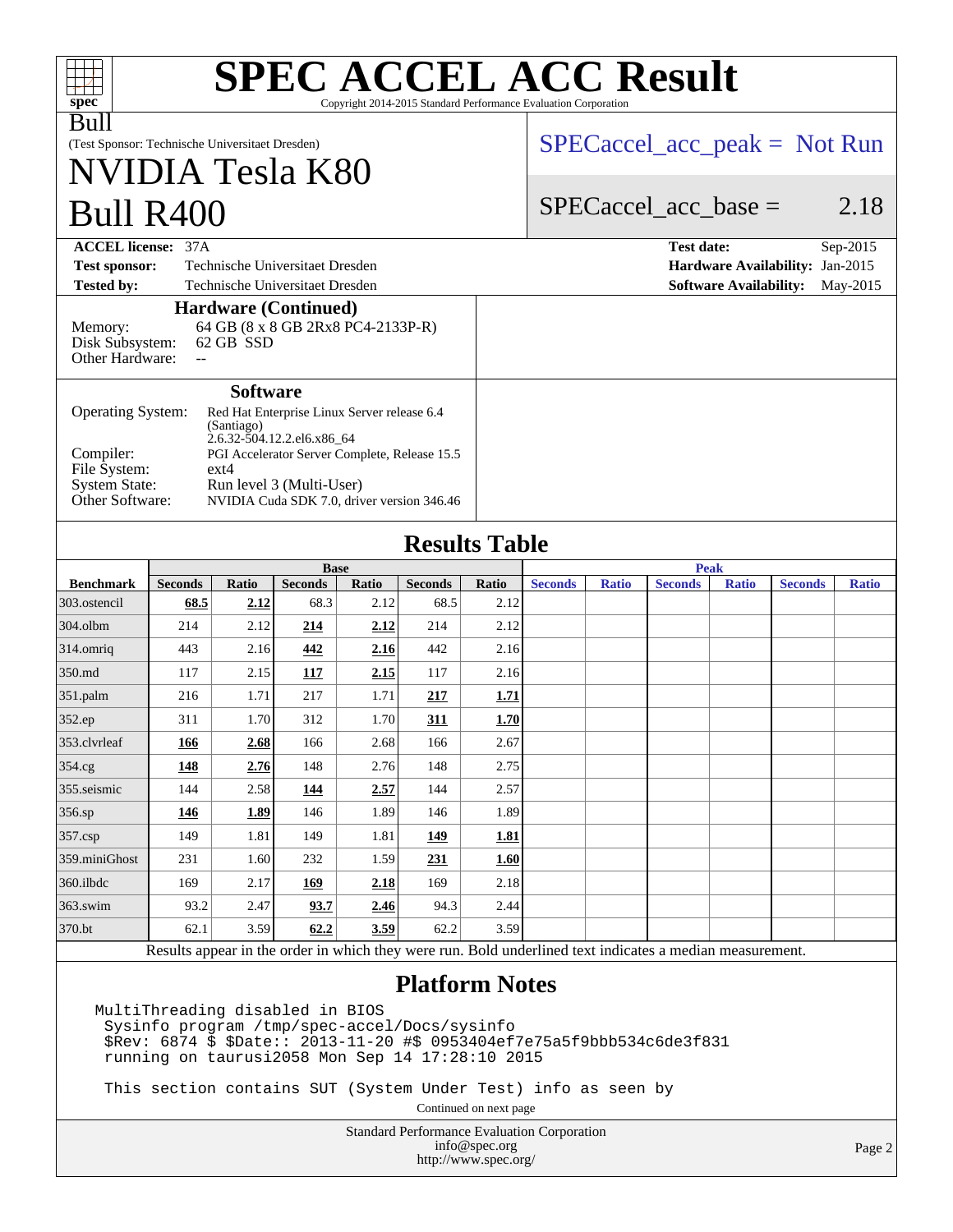| <b>SPEC ACCEL ACC Result</b><br>spec <sup>®</sup><br>Copyright 2014-2015 Standard Performance Evaluation Corporation                                                                                                                                                                                                                                                                                                                    |                                                                                                            |  |  |  |
|-----------------------------------------------------------------------------------------------------------------------------------------------------------------------------------------------------------------------------------------------------------------------------------------------------------------------------------------------------------------------------------------------------------------------------------------|------------------------------------------------------------------------------------------------------------|--|--|--|
| Bull<br>(Test Sponsor: Technische Universitaet Dresden)<br>NVIDIA Tesla K80                                                                                                                                                                                                                                                                                                                                                             | $SPECaccel_acc_peak = Not Run$                                                                             |  |  |  |
| <b>Bull R400</b>                                                                                                                                                                                                                                                                                                                                                                                                                        | $SPECaccel_acc_base =$<br>2.18                                                                             |  |  |  |
| <b>ACCEL license: 37A</b><br>Technische Universitaet Dresden<br><b>Test sponsor:</b><br>Technische Universitaet Dresden<br><b>Tested by:</b>                                                                                                                                                                                                                                                                                            | <b>Test date:</b><br>Sep-2015<br>Hardware Availability: Jan-2015<br><b>Software Availability:</b> May-2015 |  |  |  |
| <b>Platform Notes (Continued)</b><br>some common utilities.<br>To remove or add to this section, see:<br>http://www.spec.org/accel/Docs/config.html#sysinfo<br>From /proc/cpuinfo                                                                                                                                                                                                                                                       |                                                                                                            |  |  |  |
| model name: $Intel(R)$ Xeon $(R)$ CPU E5-2680 v3 @ 2.50GHz<br>2 "physical id"s (chips)<br>24 "processors"<br>cores, siblings (Caution: counting these is hw and system dependent.<br>following excerpts from /proc/cpuinfo might not be reliable. Use with<br>caution.)<br>cpu cores : 12<br>siblings : 12<br>physical 0: cores 0 1 2 3 4 5 8 9 10 11 12 13<br>physical 1: cores 0 1 2 3 4 5 8 9 10 11 12 13<br>cache size $: 30720$ KB | The                                                                                                        |  |  |  |
| From /proc/meminfo<br>MemTotal:<br>65868116 kB<br>HugePages_Total:<br>0<br>Hugepagesize:<br>2048 kB                                                                                                                                                                                                                                                                                                                                     |                                                                                                            |  |  |  |
| /usr/bin/lsb_release -d<br>Red Hat Enterprise Linux Server release 6.4 (Santiago)                                                                                                                                                                                                                                                                                                                                                       |                                                                                                            |  |  |  |
| From /etc/*release* /etc/*version*<br>redhat-release: Red Hat Enterprise Linux Server release 6.4 (Santiago)<br>system-release: Red Hat Enterprise Linux Server release 6.4 (Santiago)<br>system-release-cpe: cpe:/o:redhat:enterprise_linux:6server:ga:server                                                                                                                                                                          |                                                                                                            |  |  |  |
| uname $-a$ :<br>Linux taurusi2058 2.6.32-504.12.2.el6.x86_64 #1 SMP Sun Feb 1 12:14:02 EST<br>2015 x86_64 x86_64 x86_64 GNU/Linux                                                                                                                                                                                                                                                                                                       |                                                                                                            |  |  |  |
| run-level 3 Jul 8 14:37                                                                                                                                                                                                                                                                                                                                                                                                                 |                                                                                                            |  |  |  |
| SPEC is set to: /tmp/spec-accel<br>Filesystem<br>Type Size Used Avail Use% Mounted on<br>/dev/sda3<br>62G 2.9G<br>ext4<br>56G                                                                                                                                                                                                                                                                                                           | 5% /tmp                                                                                                    |  |  |  |
| Cannot run dmidecode; consider saying 'chmod +s /usr/sbin/dmidecode'                                                                                                                                                                                                                                                                                                                                                                    |                                                                                                            |  |  |  |
| (End of data from sysinfo program)                                                                                                                                                                                                                                                                                                                                                                                                      |                                                                                                            |  |  |  |
| <b>Base Compiler Invocation</b><br>C benchmarks:<br>pgcc                                                                                                                                                                                                                                                                                                                                                                                |                                                                                                            |  |  |  |

Continued on next page

Standard Performance Evaluation Corporation [info@spec.org](mailto:info@spec.org) <http://www.spec.org/>